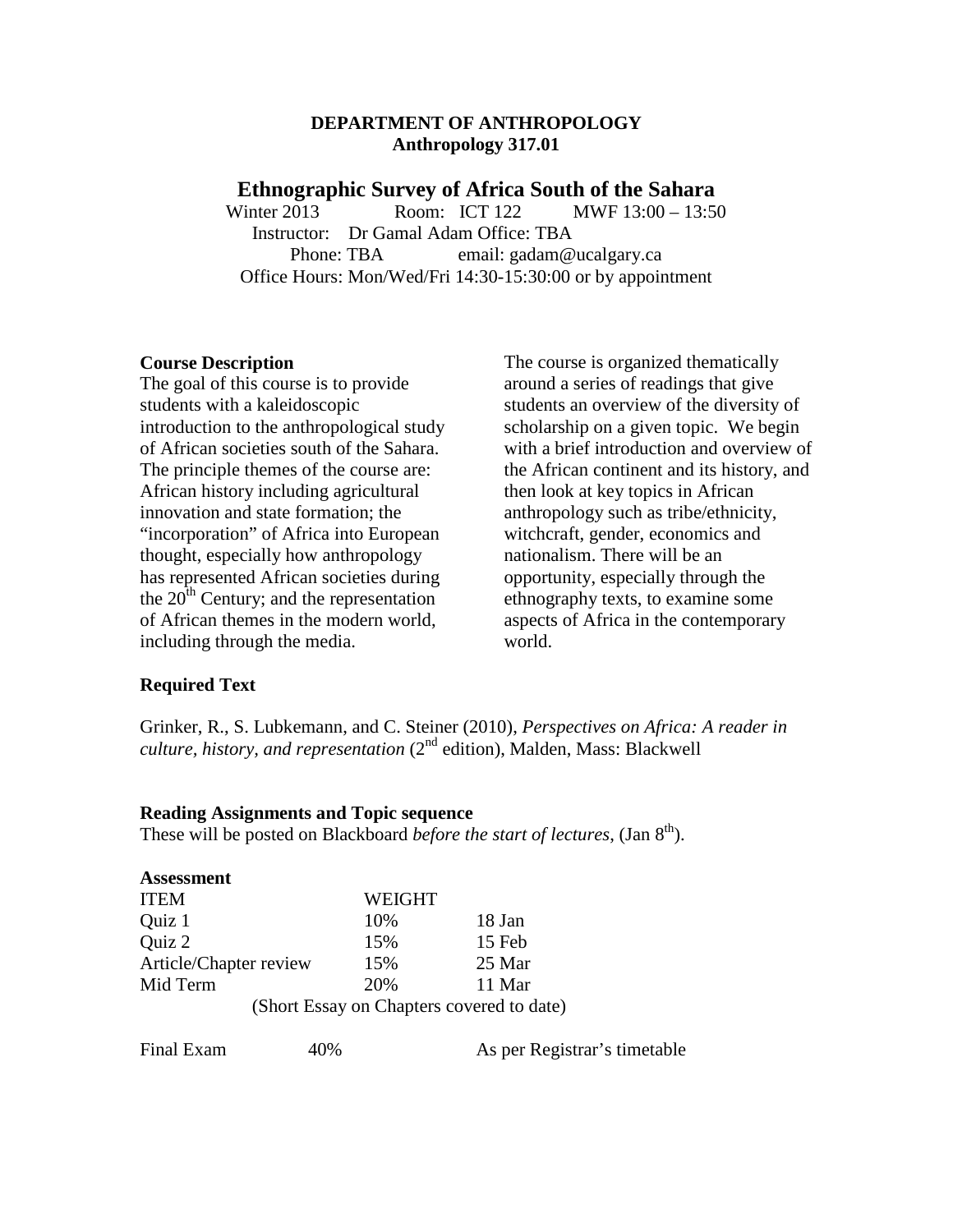## **Quizzes**

Quiz No. 1 will cover the physical and political geography of Sub-Saharan Africa, and is intended to ensure that students have some idea of the locations of countries, capitals and major land types, knowledge of which is presupposed in the lectures and readings.

Quiz No. 2 will require short (100 words) definitions/contrasts of major ethnic and anthropological concepts presented in the readings and lectures. A study guide for each quiz, detailing the coverage, will be distributed a week prior to the quiz.

### **Article Review**

A two page (max 700 words) summary/Review of One Article/Chapter

### **Midterm and Final Examinations**

These examinations will have a similar format. Essay(s) to be written on topics **which will have been previously distributed**.

#### **Grade Calculations**

Each item of course work will be assigned a Mark out of the possible percentage points for that item. The total marks at the end of the course will be converted to a Letter Grade according to the following scheme:

| $A+$          | $100 - 94.9\%$  |
|---------------|-----------------|
| ${\bf A}$     | $94.8 - 89.9\%$ |
| $A -$         | 89.8 - 84.9%    |
| $B+$          | $84.8 - 79.9\%$ |
| B             | 79.8 - 74.9%    |
| В-            | $74.8 - 70.9\%$ |
| $C+$          | $70.8 - 66.9\%$ |
| $\mathbf C$   | $66.8 - 62.9\%$ |
| $C-$          | $62.8 - 58.9\%$ |
| $\mathbf{D}+$ | $58.8 - 54.9\%$ |
| D             | $54.8 - 49.9\%$ |
| F             | 49.8% and below |

### **Missed Course work: Note Carefully**

Any one of items 1 - 3 missing will result in the transfer of that value to the Final examination, no special arrangements or documentation required.

If a second item of course work is missed, written documentation from a licensed authority (e.g. Student Health services physician, Disability Resource Centre) must accompany any request for an alternate assignment.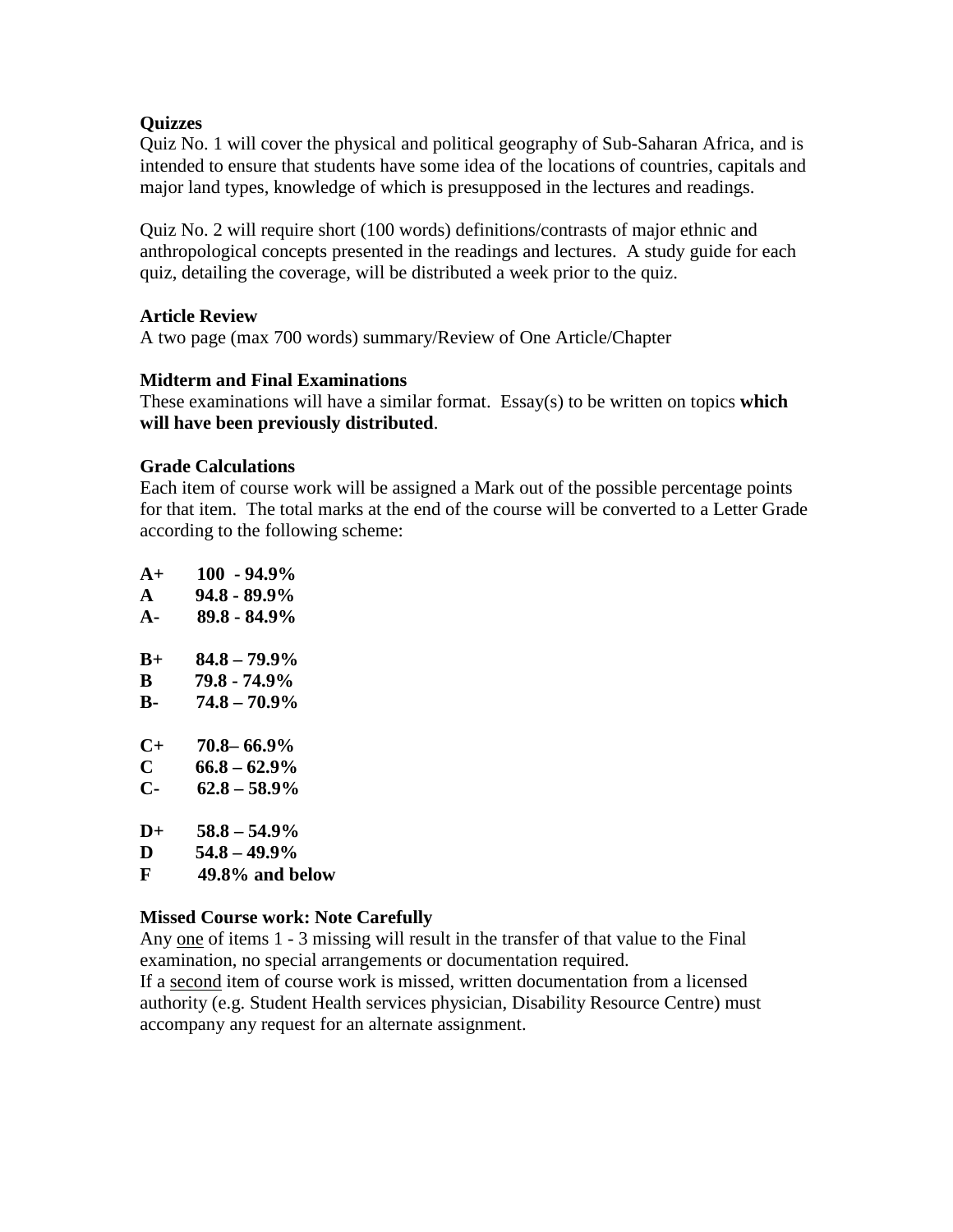## **Return of Course Work**

Quizzes and midterm examination will be returned at a subsequent class or during office hours on presentation of student ID. Any uncollected course work will be returned at the final examination.

# **ACADEMIC ACCOMMODATIONS**

It is the student's responsibility to request academic accommodations. If you are a student with a documented disability who may require academic accommodation and have not registered with the Disability Resource Centre, please contact their office at 220-8237. You are required to discuss your needs with your instructor no later than fourteen (14) days after the start of this course. Students who have not registered with the Disability Resource Centre are not eligible for formal academic accommodation.

# **PLAGIARISM AND CHEATING**

Plagiarism: "to steal and pass off the ideas or words of another as one's own" (Webster's). Plagiarism will not be tolerated and will automatically result in a failing grade for the submission. Any student caught plagiarizing July also be subject to additional University sanctions. Students are expected to be familiar with the Anthropology Departments policy on intellectual honesty available at: https://www.anth.ucalgary.ca/home/links/intellectual-honesty-guidelines

# **EMERGENCY EVACUATION:**

In the event that the classroom should need to be evacuated due to an emergency situation please note that the primary assembly point shall be at Social Science Food Court and the Professional Faculties Food Court shall be used as a secondary assembly point.

# **Communication Policies**

Outside lectures and office hours, the primary forms of communication in the course take place through Blackboard, including the bulletin board, email and chat rooms. Please do **NOT** leave urgent messages on my Office phone voicemail. Either email me on my U of C email or contact the Dept Secretary for my home phone #. Meetings with the TA to be arranged by email.

### **PowerPoint Slides/Lecture Notes**

PowerPoint slides and Word Notes related to lectures will be posted on Blackboard *after* the lectures in which they are used. It is my goal to have the slides available for you on Blackboard within 72 hours of the lecture. In the event that I am forced to miss a class for health or other urgent reasons that are beyond my control, I may post essential lecture material online.

### **Please Note: lecture notes are NOT a substitute for reading the relevant chapter.**